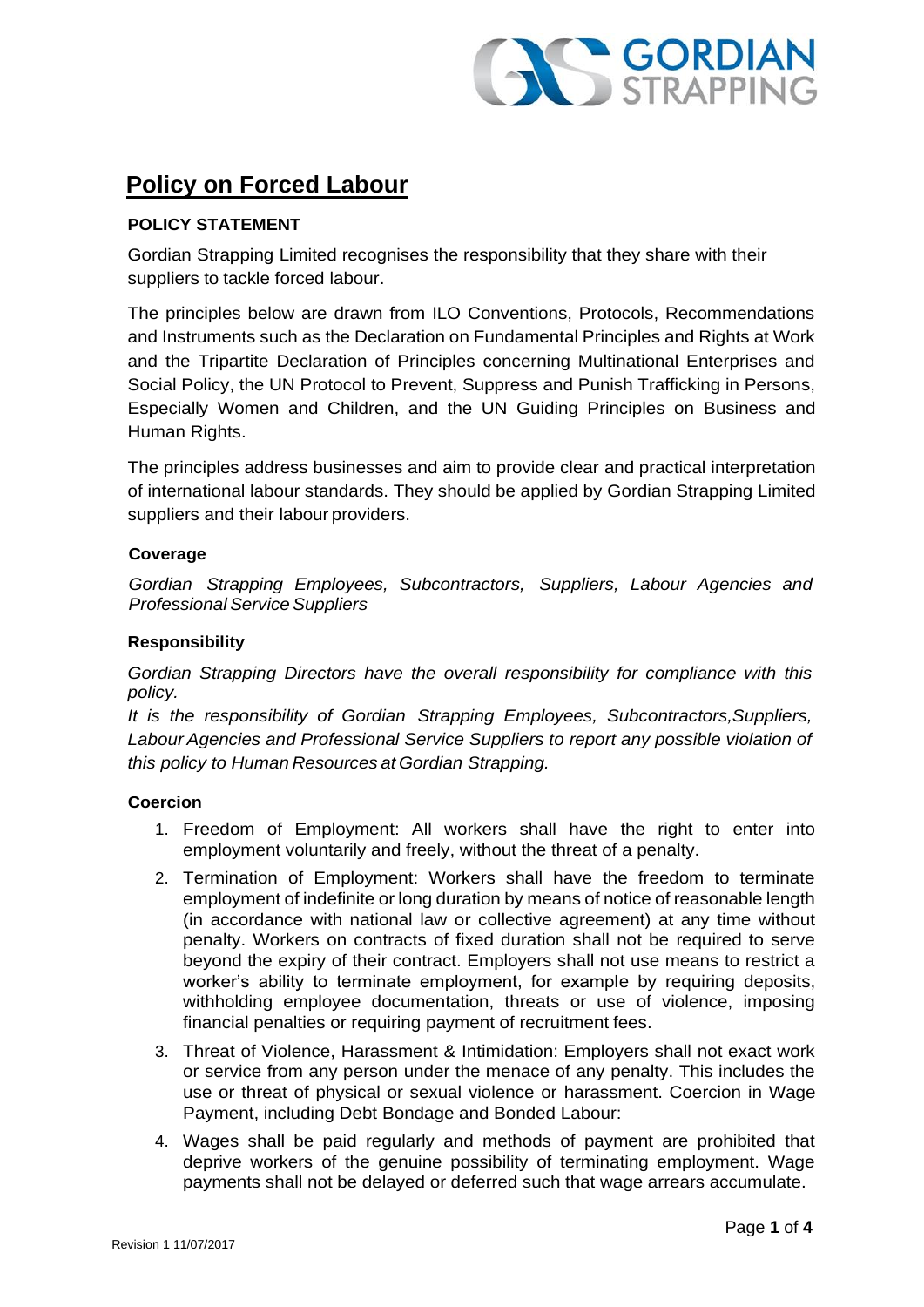

- 5. Wages shall be paid directly to the worker and should be paid in legal tender, or by cheque or money order where permitted by law, collective agreement or with the consent of the worker. Payment in the form of vouchers, coupons or promissory notes is prohibited.
- 6. Payments "in-kind" in the form of goods or services shall not be used to create a state of dependency of the worker on the employer. "In-kind" payments should only be partial to ensure that the worker is not totally deprived of cash remuneration and are permitted only if authorised by national law, regulation or collective agreement.
- 7. Workers that earn wages calculated on a performance-related or piece-rate basis shall not earn less than the legally mandated minimum wage.
- 8. Workers shall not be held in debt bondage or forced to work for an employer in order to pay off an actually incurred or inherited debt.
- 9. Deception in wage payment, wage advances, and loans to employees shall not be used as a means to bind workers to employment. Advances and loans, and deductions from wages made for their repayment, shall not exceed the limits prescribed by national law. Workers shall be duly informed of the terms and conditions surrounding the granting and repayment of advances and loans
- 10. No deductions from wages shall be made with the aim of indebting a worker and binding him or her to employment, and measures should be taken to limit wage deductions to prevent such conditions. Workers shall be informed of the conditions and extent of wage deductions, and only deductions authorised by national law, collective agreement or arbitration award shall be made.
- 11. Workers shall not be compelled to make use of stores or services operated in connection with an undertaking. Where access to other stores or services is not possible, employers shall ensure that goods or services are sold or provided at fair and reasonable prices, without the aim of indebting or otherwise coercing the workers concerned.

### **Disciplinary Measures**

- 1. Disciplinary measures should not include sanctions that result in an obligation to work.
- 2. Compulsory labour shall not be used to discipline workers or as punishment for participation in a strike. Compulsory Overtime
- 3. Workers shall not be forced to work overtime above the limits permitted in national law and collective agreements under the menace of a penalty, for example the threat of dismissal.
- 4. Work or service outside normal daily working hours shall not be imposed by exploiting a worker's vulnerability under the menace of a penalty. For example, employers shall not set performance targets that result in an obligation to work beyond normal working hours because of the worker's need to be able to earn the minimum wage.
- 5. Freedom of Movement: Coercion shall not be used to physically confine or imprison workers to the workplace or related premises, for example employeroperated residences. Mandatory residence in employer - operated residences shall not be made a condition of employment.
- 6. Conditions relating to Skills Development & Vocational Training: Training opportunities provided to employees shall be undertaken voluntarily. Employers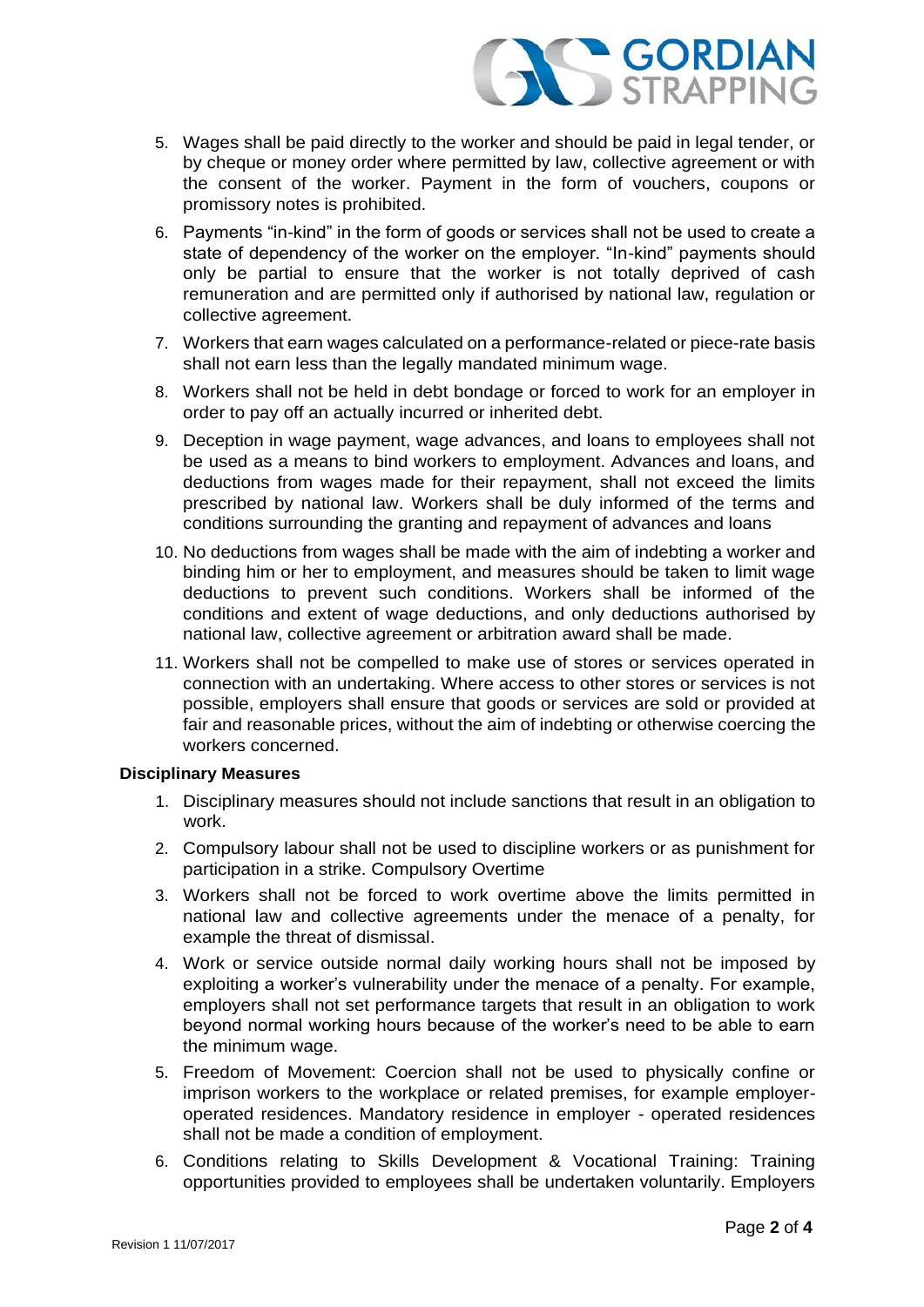

that provide such opportunities shall not unreasonably impose work or service as a means of recovering the costs associated with them.

# **Human Trafficking & Forced Labour**

#### **Migration for Employment:**

- 1. Migrant workers, irrespective of their legal status, shall be treated fairly, and measures shall be taken to prevent abusive conditions and fraudulent practices that may lead to coercion and trafficking for labour exploitation.
- 2. Migrant workers shall benefit from conditions of work no less favourable than those available to local workers, and shall have the right to enter into and terminate employment (with reasonable notice in accordance with national law or collective agreement) voluntarily and freely, without the threat of a penalty.
- 3. Employers shall not threaten irregular migrant workers or their family members with denunciation to the authorities or otherwise coerce such workers into taking up or maintaining employment.
- 4. Recruitment of Migrant Workers: No fee or cost for recruitment shall be charged directly or indirectly, in whole or in part, to the worker. If an exception is made, it should be in the interest of the workers concerned, and after consulting the most representative organisations of employers and workers. All costs related to recruitment should be disclosed to the workers.

### **Document Retention:**

- 1. Practices such as confiscating or withholding worker identity documents or other valuable items (e.g. work permits and travel documentation) are prohibited.
- 2. However, if requested by workers, employers may provide secure storage for such documents. Workers must then be free to access them at any time upon request.
- 3. Employers shall not retain personal documents for the purpose of binding workers to employment.

## **Private Employment Agencies:**

- 1. Within their sphere of influence and to the best of their ability, employers that engage private employment agencies to recruit members of their workforce shall take measures to:
- 2. Ensure that such agencies do not engage in fraudulent practices that place workers at risk of forced labour and trafficking for labour exploitation; Prevent the abuse of workers contracted by such agencies, for example by ensuring that such workers receive adequate protection in relation to wage-related matters, working hours, overtime and other working conditions;
- 3. To the greatest extent possible, ensure that fees or costs related to recruitment are not borne by workers but by the contracting company;
- 4. Use only those recruitment agencies that are licensed or certified by the competent authority.

#### **Contracts of Employment**

1. Employers shall provide written contracts of employment in language that migrant workers can easily understand and that clearly indicate their rights and responsibilities with regard to payment of wages, working hours, valid grounds for termination, and other issues related to preventing forced labour.